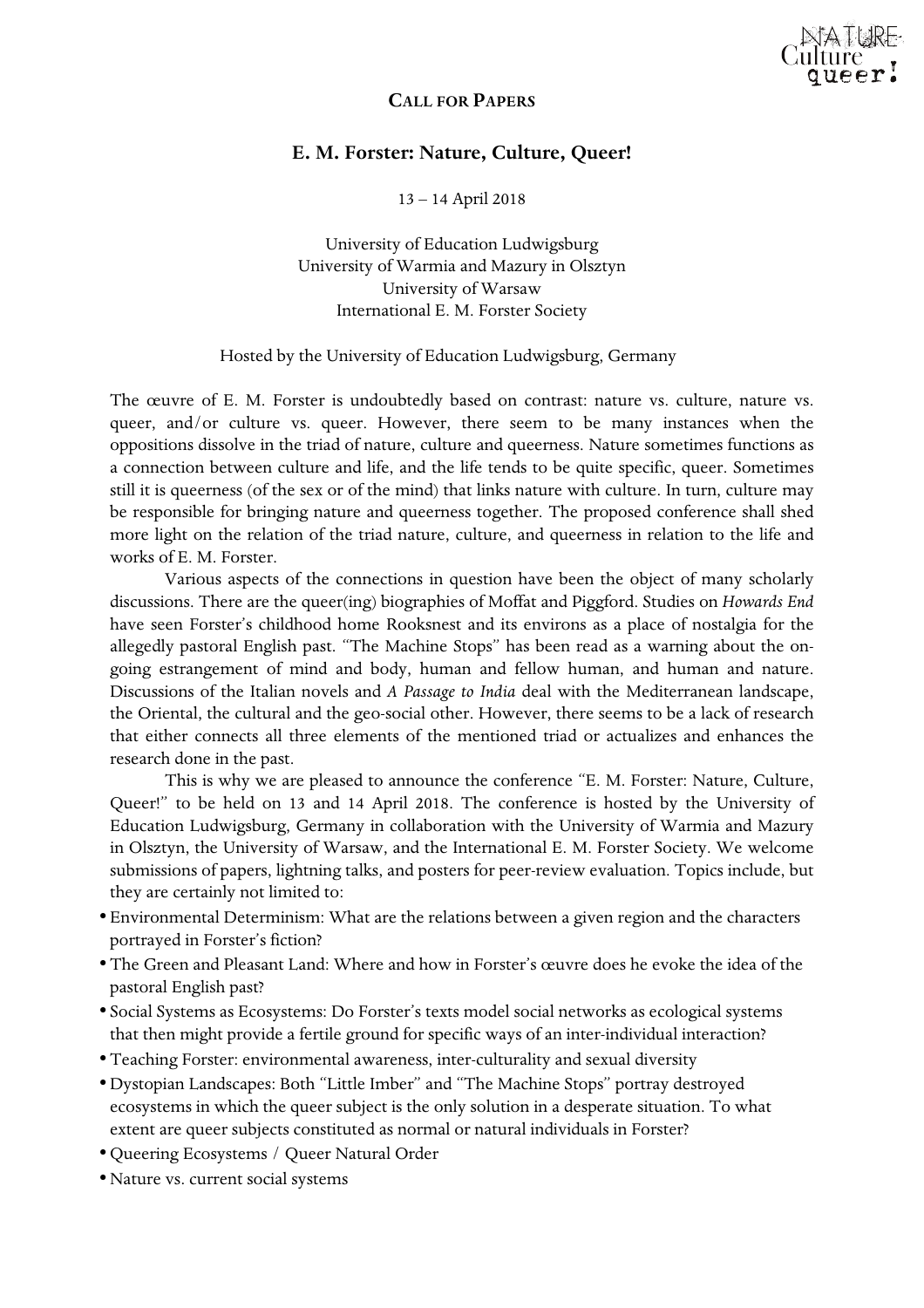

Our conference is intended as a celebration of E. M. Forster and an opportunity for all Forsterians to come together. Consequently, we do not want a too detailed project to deter you from joining us in Ludwigsburg. In short, we are looking forward to proposals of papers which deal with Forster and nature, Forster and culture, and Forster and queer from all possible scholarly approaches as long as the proposed works update and enrich the scholarly discourse on the life and work of E. M. Forster.

## **Submission Guidelines and Acceptance Policy**

- •Presentation forms:
	- o Paper (15 to 20 mins a presentation of a single paper by one or more authors).
	- o Lightning talk (5 mins a short paper for a focused presentation). We especially encourage young scholars to present their on-going research projects.
	- o Poster (for poster sessions). Posters can present research results or research in progress. We especially encourage young scholars to present their projects.
- •Proposals (a 200 word abstract, summary, a short biographical note, and your institutional affiliations (if applicable)) are submitted via our on-line form at http://society.emforster.de/ or https://is.gd/emforster18
- •Abstracts due: 18 December 2017. The review process will take into consideration the differences between paper, lightning talk and poster.
- •Acceptances sent out: 20 December 2017.
- •Proposers must attend the conference.
- The conference fee is 100  $\epsilon$  (for PhD students 75  $\epsilon$ ). The fee will cover lunch and coffee-breaks, a guided city tour incl. a visit to the Blooming Baroque at Ludwigsburg Palace.
- •We will provide basic technological needs such as Internet, projectors, power cords, sound systems, and cables.
- •Abstracts, papers, lightning talks, posters, and audiovisual documentation will be published. For more information, contact Dr Heiko Zimmermann at emforster18@society.emforster.de
- •All further details will be available from the website of the Society: http://society.emforster.de/ludwigsburg2018
- Facebook users may also consider joining the group of our Society at https://www.facebook.com/groups/448009452056029/ to get the latest updates.
- If you would like to join the Society, please, go to: http://society.emforster.de/members
- •Twitter hashtag: #emforster18

We are looking forward to meeting you in Ludwigsburg!

The Organisers

Dr Heiko Zimmermann, University of Education Ludwigsburg Dr Anna Kwiatkowska, University of Warmia and Mazury in Olsztyn Prof. Krzysztof Fordoński, University of Warsaw